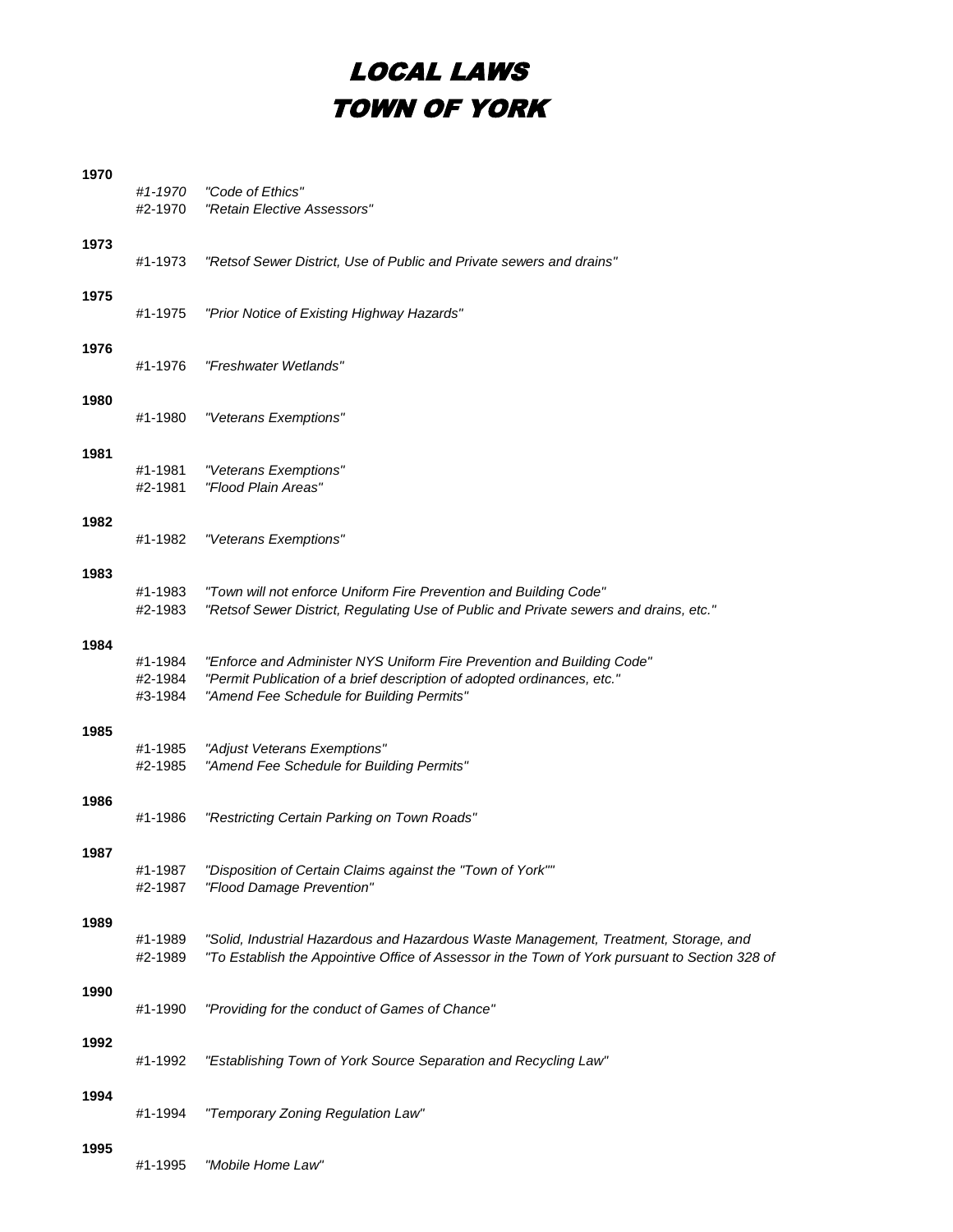|      | #2-1995            | "Coordinated Assessment Agreement with Town of Leicester"                                                                                                  |
|------|--------------------|------------------------------------------------------------------------------------------------------------------------------------------------------------|
|      | #3-1995<br>#4-1995 | "Solid Waste Management Law"<br>"Providing a Four Year Term for the Elective office of Town Clerk"                                                         |
|      | #5-1995            | "Providing a Four Year Term for the Elective office of Highway Supt."                                                                                      |
|      | #6-1995            | "Providing a Four Year Term for the Elective office of Town Supervisor"                                                                                    |
| 1998 |                    |                                                                                                                                                            |
|      | #1-1998            | "Providing a partial exemption for Real Property taxes to persons with disabilities who have                                                               |
| 1999 | #1-1999            | "Amending Local Law #1 of 1998, Increasing the partial exemption from Real Property taxes to                                                               |
| 2001 |                    |                                                                                                                                                            |
|      | #1-2001<br>#2-2001 | "Fowlerville Square"<br>"Telecommunications Facilities"                                                                                                    |
|      |                    |                                                                                                                                                            |
| 2002 | #1-2002            | "Change in Grievance Day"                                                                                                                                  |
| 2006 |                    |                                                                                                                                                            |
|      | #1-2006            | "Change in Grievance Day"                                                                                                                                  |
|      | #2-2006            | "Subdivision Moratorium Law of 2006"                                                                                                                       |
|      | #3-2006            | "Town of York Moratorium on Wind Energy Conv. Systems"                                                                                                     |
| 2007 |                    |                                                                                                                                                            |
|      | #1-2007            | "Increasing Maximum allowable Vets Exemption under 458-a of the Real Property Tax Law"                                                                     |
|      | #2-2007<br>#3-2007 | "Extension of Town of York Subdivision Moratorium Law 2006"<br>"Town of York Employee Hand Book"                                                           |
| 2008 |                    |                                                                                                                                                            |
|      | #1-2008            | "Town of York Unsafe Buildings Law"                                                                                                                        |
|      | #2-2008            | "York Local 1203 Law Administration & Enforcement of the NYS Uniform Fire Prevention &                                                                     |
|      | #3-2008<br>#4-2008 | "Approving the Senior Citizens Exemption and Persons with Disabilities and Limited Incomes<br>"Town of York Residential Property Water and Sewer Unit Law" |
|      | #5-2008            | "Providing a Partial Exemption from Real Property Taxes to Persons with Disabilities who have                                                              |
|      | #6-2008            | "Providing a Cold War Veterans Exemption, Pursuant to Section 458-b of the Real Property Tax"                                                              |
| 2009 | #1-2009            | "Zoning Ordinance of the Town of York"                                                                                                                     |
| 2010 | #1-2010            | "Town of York Right to Farm Law"                                                                                                                           |
|      | #2-2010            | "Dog Control Law of the Town of York"                                                                                                                      |
|      |                    |                                                                                                                                                            |
| 2012 | #1-2012.           | "Raising the Income Limits for Senior Citizens"                                                                                                            |
|      |                    |                                                                                                                                                            |
| 2014 | #1-2014,           | "Moratorium on Prohibition of Gas & Petroleum Exploration and Extraction Activities"                                                                       |
|      |                    |                                                                                                                                                            |
| 2015 | #1-2015,           | "Local Law to amend and supersede as applicable the zoning map of the Town of York as                                                                      |
|      | #2-2015,           | "Local Law to amend the zoning map and Article IV of the Zoning Ordinance of the Town of York,                                                             |
| 2016 |                    |                                                                                                                                                            |
|      | #1-2016,           | "Local Law to amend the boundaries of the Planned Development Zoning District and extend the                                                               |
|      | #2-2016,           | "Local Law to authorize the Town of York to award purchase contracts, including contracts for                                                              |
|      | #3-2016            | "A Local Law providing for the appointment of Alternate Members of the Planning Board and                                                                  |
| 2017 |                    |                                                                                                                                                            |
|      | #1-2017            | " A Local Law to amend and supersede as applicable the Zoning Map of the Town of York as                                                                   |
|      | #2-2017<br>#3-2017 | " A Local Law known as the Moratorium on and Prohibition of Large Scale Solar Installations<br>"Town of York Sewer Use Law"                                |
|      |                    |                                                                                                                                                            |
|      |                    |                                                                                                                                                            |